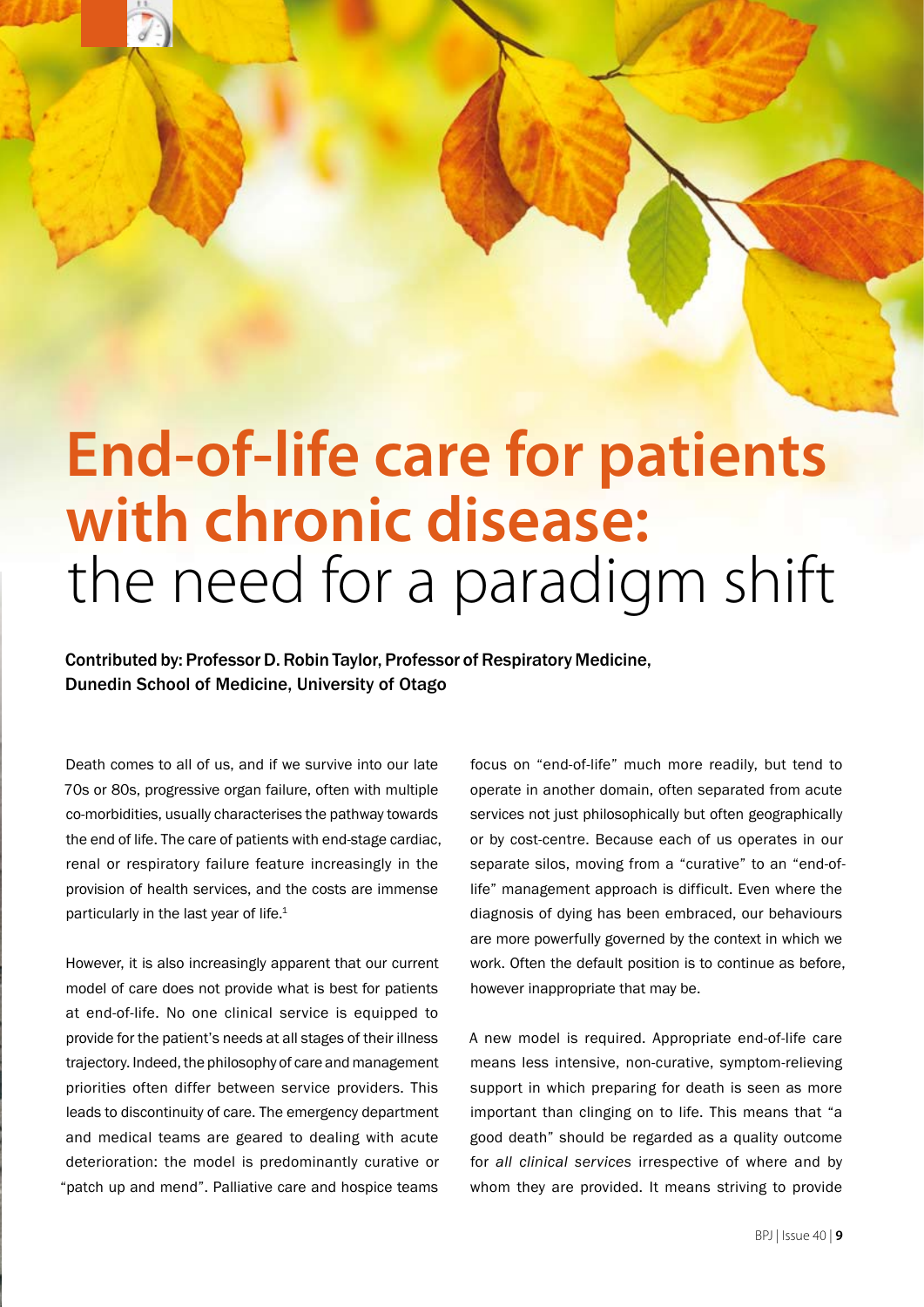continuity of care at the end-of-life. It means that chronic disease management, palliative care, end-of-life care and terminal care are regarded as a continuum to which all health care providers contribute. Whether in rest homes, primary care, emergency departments, medical wards or outpatient clinics, the "diagnosis of dying" should be entertained, sensitively communicated, and allowed to shape subsequent management.

In our own unit, a very bad death made us realise that there was a significant gap between our intentions and what we actually delivered. Since that incident, we have been attempting to improve end-of-life care in the Respiratory Medicine service in Dunedin Hospital. But we recognise that the obstacles are considerable, not because of attitudes on the part of individuals, but because "the system" militates against it. We have adopted several practical tools which can be applied to improving end-oflife care, but we realise that these have limited impact unless they are accepted across the wider organisation of a District Health Board. In isolation, progress is almost impossible. As well as specific tools, there is a need for strategic initiatives. The approach has to be "both... and" rather than "either... or".

#### **The tools**

An Advanced Care Plan provides the opportunity for patients, their family, and health care providers to enter into the territory of "end-of-life". Importantly, it opens up conversations. In many cases it is liberating – from denial of the reality that a patient is experiencing and from fear of what might lie ahead. The New Zealand Advanced Care Planning (ACP) Co-operative has been established through the Ministry of Health. Excellent guidelines on the principles and application of ACP have just been published.<sup>2, 3</sup> Advanced Care Planning is not the prerogative of a single professional group - specialists, General Practitioners or palliative care physicians.

In Dunedin, we have started a Respiratory Failure Supportive Care Clinic which includes, among other things, the opportunity to introduce the concept of ACP.

The qualification for referral to the clinic is the so-called "surprise question", i.e. would we be surprised if the patient were to die within the next year? Areas for discussion include the medical prognosis, the patient's hopes and fears for the future, palliative treatments that are currently needed, as well as ACP, i.e. treatments that would be acceptable and those that would be excessive or futile in the event of acute deterioration. A generic ACP needs to be modified for specific disease groups such as patients with respiratory failure, and we have recently done so.

# $\mathbb{G}$  A generic Advanced Care Plan is available from the Advanced Care Co-operative website: http://acp.hiirc.org.nz

Try as everyone might, there are still occasions when acute-on-chronic deterioration is too distressing to be managed at home and patients present to hospital. The context of deterioration needs to be urgently considered (is this an end-of-life or terminal event?). The concept of Ceiling of Care is relevant in this setting, and derives from the ACP. The aim is to provide guidance to admitting staff who do not know the patient, so that there is continuity with the patients' previously expressed wishes, and/or limitations to their treatment are clear. We are currently working to have Ceiling of Care information electronically tagged to the patient's NHI (Figure 1), so that on admission the information is readily available. Of course patients may change their minds about how much intervention is desirable or appropriate – the approach cannot be rigid. But in our experience having the "ceiling of care" defined at the time of admission provides direction and security, particularly to nursing staff, as to how the patient is to be managed. In some centres, the Liverpool Care Pathway is also used, again providing a framework for appropriate inpatient management (and not abandonment) of patients who are terminally ill.

 $\odot$  See "Liverpool Care pathway" BPJ 36 (Jun, 2011)

There is also immense scope for improving end-of-life care in the patient's home and in rest homes, and many in the primary care sector are working to this end. The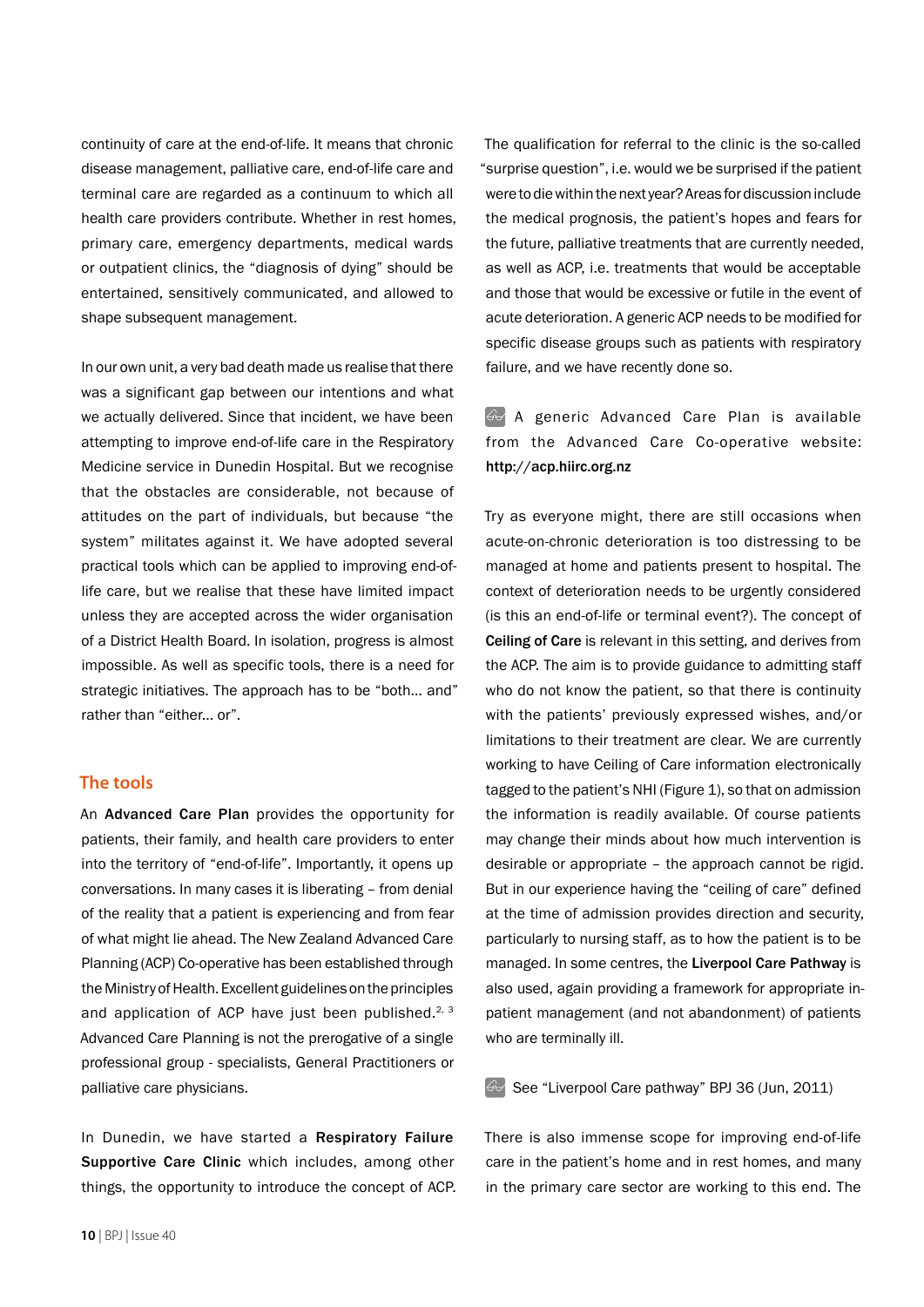|  |  | CEILING OF CARE / RESUSCITATION PREFERENCES FOR ACUTE ON CHRONIC RESPIRATORY FAILURE |
|--|--|--------------------------------------------------------------------------------------|
|  |  |                                                                                      |

NAME ……………………………………………….....…… NHI ………………………......... DATE ……………,,,,,…………

This patient has been attending the Respiratory Failure Support Clinic and / or has been an in-patient under the care of the Respiratory Service. The following Care Plan has been discussed and agreed with the patient, their family / whānau / carer, and has been confirmed and / or revised by the consultant specialist (electronically signed).

It should be used in the event of an admission to Dunedin Hospital with acute dyspnoea. Assuming that other diagnoses have been considered and excluded (e.g. pneumothorax), the patient's acute respiratory distress should or should not include the following:

SYMPTOM RELIEF: e.g. LOW FLOW OXYGEN / OPIATES / INTRA-NASAL MIDAZOLAM / HALOPERIDOL

| Select one or more as appropriate for the patient's needs |          |  |
|-----------------------------------------------------------|----------|--|
| ANTIBIOTICS                                               | YES / NO |  |
| <b>PREDNISONE</b>                                         | YES / NO |  |
| NON-INVASIVE VENTILATION (BIPAP)                          | YES / NO |  |
| ICU / POSSIBLE MECHANICAL VENTILATION                     | YES / NO |  |
| CPR IN THE EVENT OF CARDIO-RESPIRATORY ARREST             | YES / NO |  |
|                                                           |          |  |

Signed …………………………………………. (Consultant) .....…………………… (Date)

Figure 1: Ceiling of care document (Southern DHB)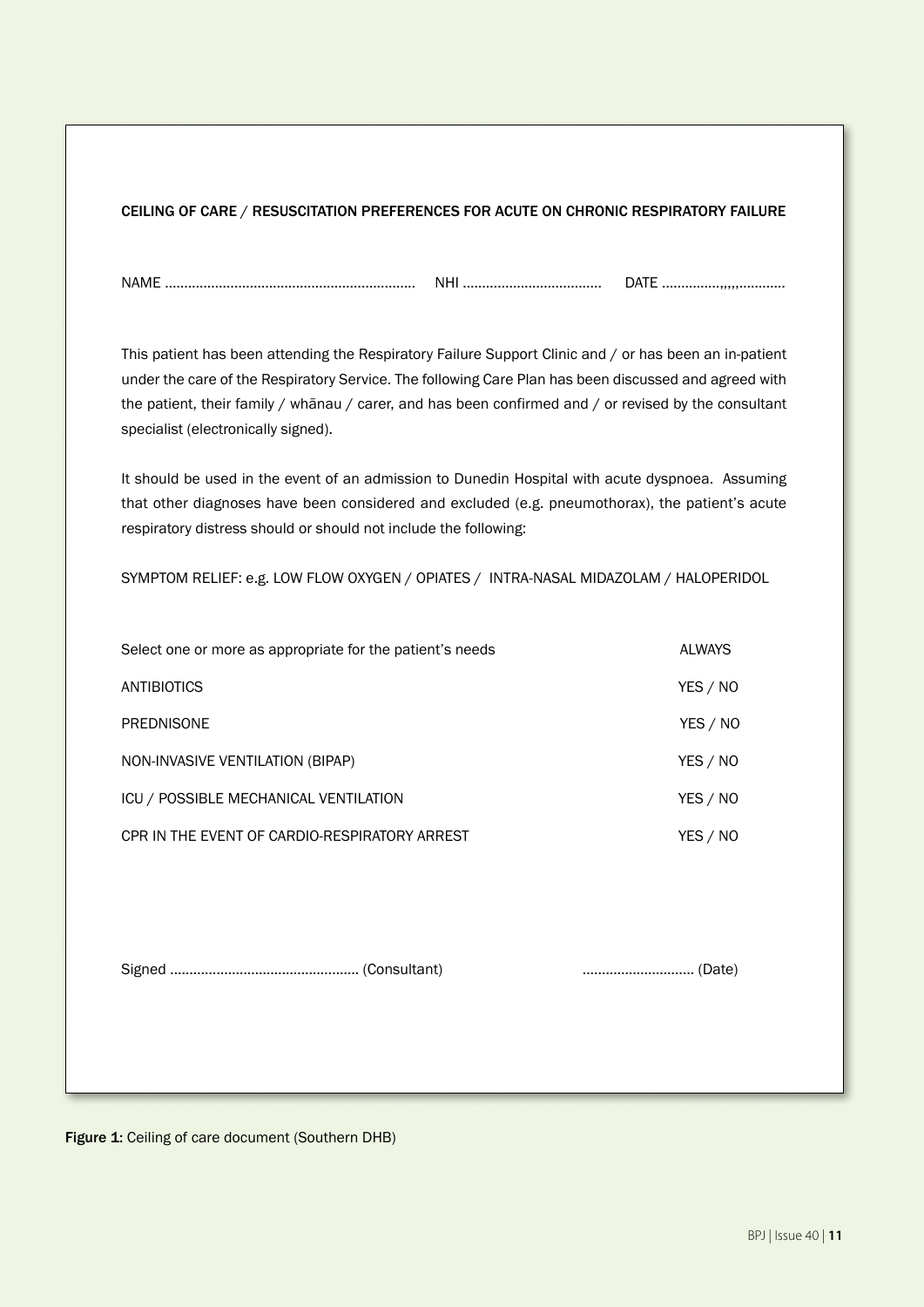Table 1: Current goals for improving end-of-life care via DHB initiated strategic plans.

| Goal $#1$ :                                                                                                     | To ensure that provision for end-of-life care and advanced care planning is included in the<br>strategic and business plans for each clinical service operated by DHBs and PHOs                                                                                                                                                                                                 |  |  |
|-----------------------------------------------------------------------------------------------------------------|---------------------------------------------------------------------------------------------------------------------------------------------------------------------------------------------------------------------------------------------------------------------------------------------------------------------------------------------------------------------------------|--|--|
| Goal $#2$ :                                                                                                     | To ensure that all clinical quality improvement initiatives within the DHB and PHO will<br>address "quality of death" issues as much as they address "quality of life"                                                                                                                                                                                                          |  |  |
| Goal $#3$ :                                                                                                     | To expedite nurse-led initiatives which will provide consistency in end-of-life care between<br>the community and in hospital:<br>• Provide in-service training in palliative treatments for non-malignant diseases for<br>community and practice nurses<br>- Adoption and implementation of the Liverpool Care Pathway across all adult medical<br>and surgical hospital wards |  |  |
| Goal #4:                                                                                                        | To explore mechanisms whereby patients in community rest homes have an Advanced Care<br>Plan (where appropriate), and that these plans are central to their management in acute<br>situations                                                                                                                                                                                   |  |  |
| N.B. This list is not exhaustive. These provide a unifying framework in which individual "tools" can be adopted |                                                                                                                                                                                                                                                                                                                                                                                 |  |  |

and applied by different teams

introduction of ACP in rest homes is an obvious need. But the tool cannot be applied in isolation. Developing the palliative care skills of community and practice nurses as well as rest home carers is an obvious area where resources need to be allocated. In Otago/Southland criteria for providing "Year of Care" support is going to be extended in 2012 to include end-of-life patients, identified using the "surprise question". This is an example of how an appropriate philosophy of care and resource allocation can be integrated.

### **The strategies**

Perhaps the most powerful incentive to improve end-of-life care is that this is what patients want, $4,5$  and it is something that we would want for ourselves. Attitudes to death and dying from cancer have been powerfully and positively influenced by the hospice movement. But the philosophy

of care which has been nurtured in that particular setting now needs to be extended and integrated into institutions where "cure and mend" has historically been the over-riding objective. The time has come for "both … and" rather than "either … or". The Southern DHB is currently considering proposals for its "Putting the Patient First" Strategic Plan (Table 1).

Patients at the end of life do not always want – and do not necessarily need – vigorous interventions but quality supportive care.<sup>6</sup> Quality improvement for such patients will be achieved not by straining indefinitely to extend life via acute medical services, nor by abandoning them when these fail. Adjusting what we do in the light of the diagnosis of dying, and managing the approach to death positively and meaningfully needs to be integrated into all clinical services, not just a few, so that a "good death" is included in what we mean by quality of life.